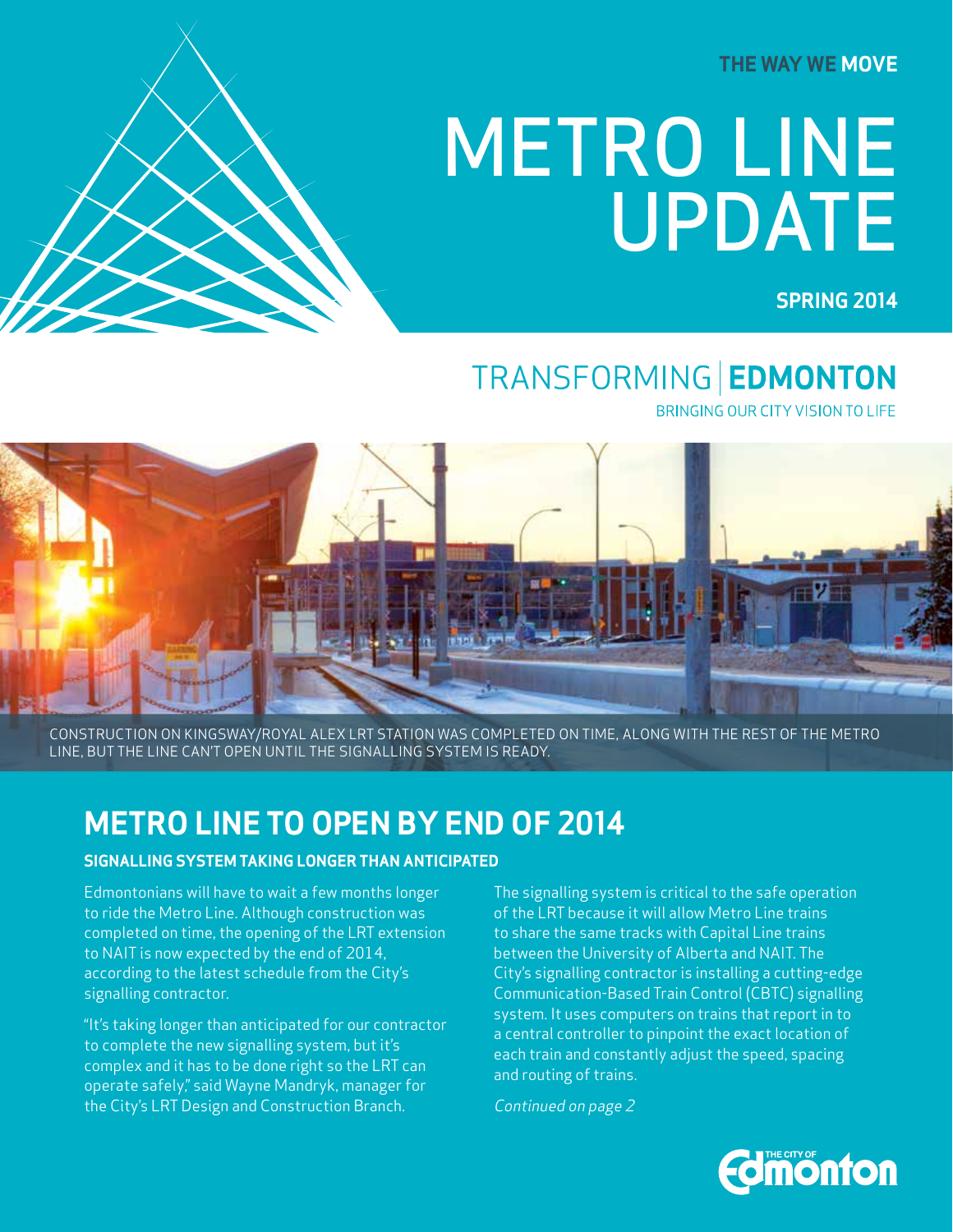# FREQUENTLY ASKED QUESTIONS **SIGNALLING SYSTEM**

#### **What does a signalling system do?**

It controls train traffic. Signalling systems track train movements to keep trains safe and on schedule.

These systems also manage intersections by triggering traffic signals and crossing warning systems (warning bells, flashing lights and gates) at exactly the right time so that trains, motorists and pedestrians can move through each intersection as quickly and safely as possible.

#### **Why is the City installing a new signalling system?**

As Edmonton grows, so does the need for mass transit like LRT. Signalling systems need to evolve and adapt to safely meet this increase in demand.

The City's current system controls trains using sections of track called blocks. Each block is protected by signals that prevent a train from entering an occupied block.

#### Continued from cover page

When it's fully operational, the CBTC will allow Edmonton Transit to safely run peak-time trains every 2 1/2 minutes through downtown.

"The City of Edmonton regrets any inconvenience this delay might cause Edmontonians; we are working diligently with our contractor to complete it as soon as possible," said Mandryk. "Thank you for your patience and understanding during the five years it has taken to build the Metro Line, and for continuing to bear with us during this delay. It's going to take longer than initially planned, but the Metro Line will soon be up and running, and supporting Edmonton's growing transit needs for decades to come."

The City is replacing this traditional system with a modern Communication-Based Train Control (CBTC) system. This system safely tightens up the spacing between trains so that Metro Line and Capital Line trains can share the same tracks between Health Sciences/Jubilee Station and Churchill Station. Edmonton Transit currently runs peak-time trains every 5 minutes through downtown, but this will have to be tightened up to every  $2$  1/2 minutes when the Metro Line is fully operational.

#### **Why has the opening date changed?**

In September 2013, the latest schedule from the contractor had the Metro Line on track for an April 2014 opening date with reduced service. By December 2013, the contractor had updated their schedule for a June 2014 opening. Since then, it has become clear that this timeline isn't workable.

The City is now aiming to open the Metro Line by the end of 2014 with reduced service. City staff are doing everything they can to help the contractor complete the signalling system on time. However, the City's priority is to make sure the CBTC can safely manage the flow of trains and traffic. The City won't open the Metro Line until it's safe.

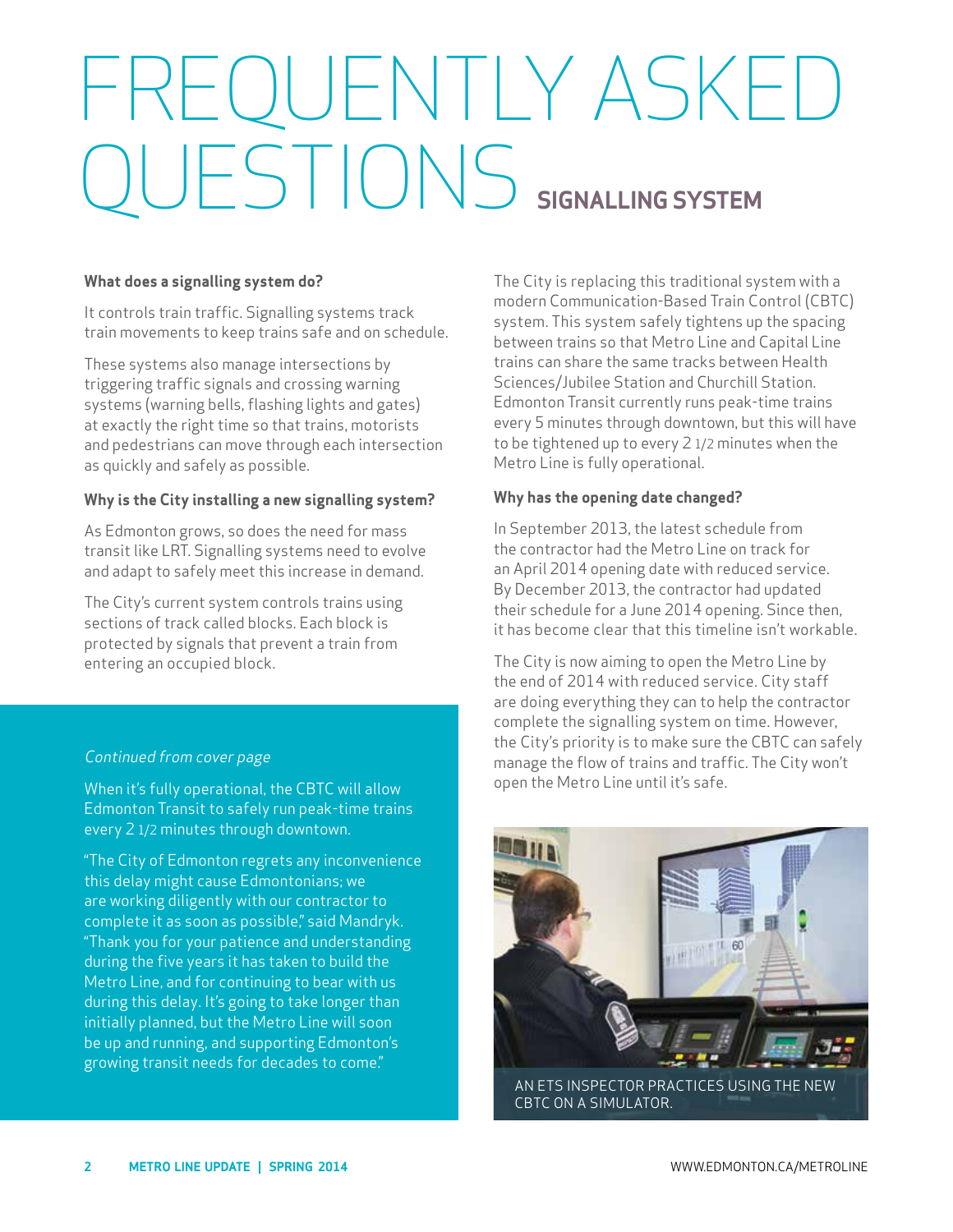

#### **Why is it taking the contractor longer than expected to complete the CBTC?**

The CBTC has proven to be particularly complex.

It's computer-based, so the contractor has to upgrade hardware (the 'muscle' of the CBTC) in the tracks and the trains. There have been logistical challenges because any upgrades or testing on the tracks have to happen late at night after LRT service has stopped. Upgrading the trains has also taken longer than expected because Edmonton has a mixed fleet that was not designed for a CBTC. Some of the trains are more than 30 years old and have been upgraded many times already, while other trains are new, so the contractor has to treat each train as an individual case. In spite of these complexities, the hardware upgrades are on track for a spring 2014 opening.

The critical piece that has pushed the Metro Line opening to year's end is the software (the 'brains' of the CBTC). The software hasn't been performing as expected in simulation tests. The City won't test the software on the actual system until it passes the simulation tests.

#### **Will the delay affect the project's budget?**

No. The Metro Line is actually \$90 million under its \$755-million budget.



#### **What happens to ETS service in the meantime?**

ETS will continue to serve northwest Edmonton with buses until it can enhance service to the area with LRT at the end of 2014. In the summer, the City will close the transit centre located next to Kingsway Mall and open the Kingsway/Royal Alex Transit Centre across the street. There will be some changes to bus schedules, which will be available at **www.takeets.com**  closer to the transit centre opening.

For a more detailed FAQ, visit **www.edmonton.ca/metroline.**